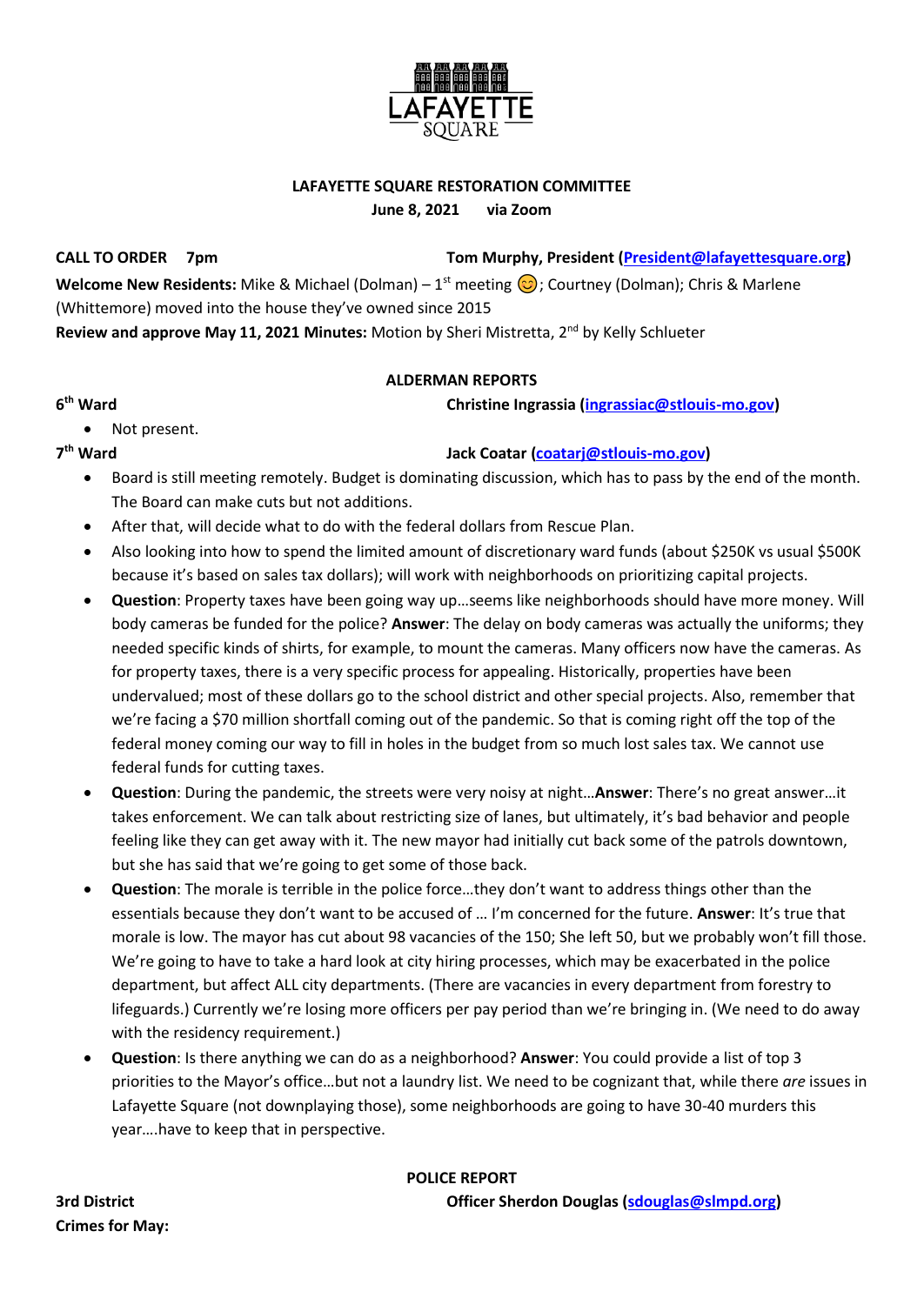• Officer Douglas was on Zoom, and due to tech difficulties with audio, we will have her combine stats at next meeting.

## **NEIGHBORHOOD ORGANIZATION UPDATES**

### Lafayette Preparatory Academy **Gail Buffington**

• Not present.

## Lafayette Park Conservancy (LPC) Michael Bushur

- New fence section at SE corner (Laf/Miss) was installed. This was a pilot to figure out how to do the engineering. ~50 years ago fence was renovated but the way they were installed was unstable.
- Cook Pavilion (gazebo for concerts) has been getting attention with repainting and restoring. Thank you to Tom Dahms and other volunteers.
- New group has completed survey to invest in the trees in the park. The city doesn't have the resources to invest in the trees the way we'd like. They can cut down dead trees but cannot invest in new trees.
- Calling for volunteers with gardening experience who would like to take on a section of garden, be a garden "captain." Some areas need this continuity of an organizer to recruit and direct volunteers.
- The Parks Department will allow the Conservancy to open the bathrooms on the weekends.

## **Lafayette Square Arts Council Donna Korando Donna Korando**

• 4 of the 6 concerts are booked: Ralph Butler 7/3, Jeremiah Johnson 7/17, The Antics 7/31, Rogers and Neinhouse (sp?) 8/14

## **Barr Branch (Mar/Jun/Sep/Dec) Tonnya Joy (tjoy@slpl.org)**

• Not present.

## **NEW AND ON-GOING BUSINESS**

### **House Tour Recap Jill Peckinpaugh/Suzanne Sessions**

- Suzanne: The filming took 6+ hours of scouting and filming per house. Applause to the homeowners on virtual tour and garden tour! Thank you to everyone who volunteered an item and who bid on items.
- Sheri: Raised \$45K. There were almost 1,000 views representing 8 countries!
- Thinking about what comes next…feasibly we can do one on-ground tour per year. We need to diversify our fundraising, which is exciting!
- On Saturday at 9am KMOV will have a feature on the Lafayette Square house tour, flashing back to the past (69-70?).

## **Future Events/Light Up the Square Sheri Mistretta/Kelly Schlueter**

- Save the Date! Saturday, December 4: Light Up the Square
- Looking for volunteers to join the events committee

## **Reminder – Board Elections in October Tom Murphy**

• We need representation throughout the neighborhood and new energy on the board. Let anyone on the board know if you are interested or want to know more.

## **COMMITTEE REPORTS**

## **Treasurer's Report (Jan/Apr/Jul/Oct) Sheri Mistretta (treasurer@lafayettesquare.org)**

### $\bullet$  n/a

• Not present.

## **Development** Suzanne Sessions

- Jan Cameron is eager to see the end of the last changes to the historic code, which applies to the Hickory Reserve (hardyboard versus brick).
- Problem Properties: [lsrcproblemproperties@gmail.com](mailto:lsrcproblemproperties@gmail.com)

## **Beautification Linda Weiner [\(linderweiner@gmail.com\)](mailto:linderweiner@gmail.com)**

• Thank you to volunteers! There are some places that need weeding and watering (i.e. new medians/bump outs on Lafayette).

# **Business Bethany Budde**